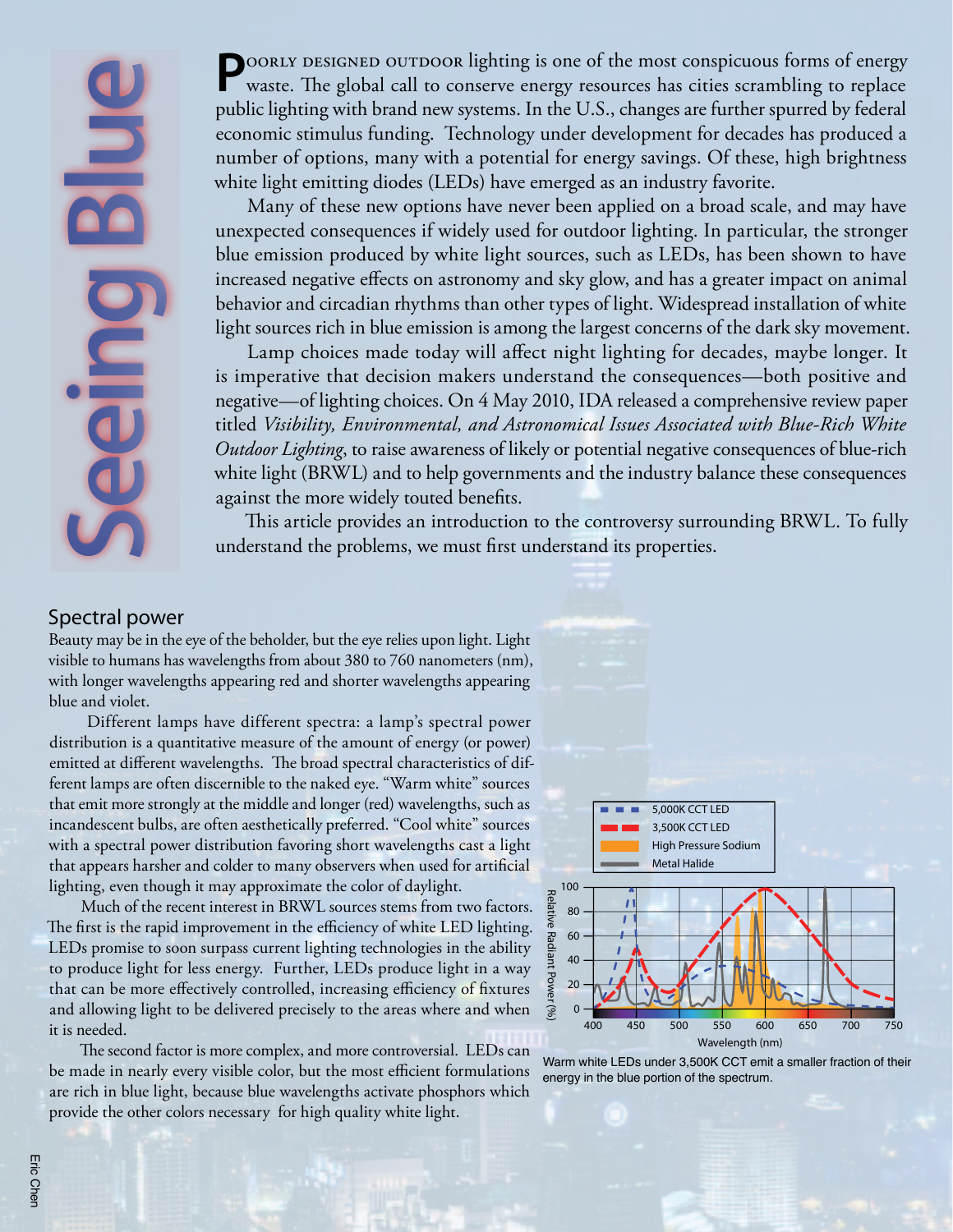

Dark-adapted (nighttime) eyes are more sensitive to shorter (bluer) wavelengths than light adapted (daytime) eyes. Therefore, all else being equal, a light source producing more blue light will tend to appear brighter to the dark-adapted eye. Some lighting researchers have proposed "correction" factors that allocate extra lumens (a measure of visible light output) to cool-white sources. This leads to an apparent additional increase in efficiency for blue-rich white LEDs. Those with more blue emissions—called *high Correlated Color Temperature (CCT) LEDs*—benefit the most from this correction. The controversy arises, however, because under night lighting conditions the eyes are not fully dark-adapted. Instead, under typical outdoor environments illuminated by artificial lighting, our eyes have a mixed visual response, with a complex and only partly understood combination of the characteristics of light-adapted and dark-adapted vision (from the eye's cone cells and rod cells respectively). This means that the benefits of BRWL sources in the real world are usually less, often much less, than predicted by the simple correction factors that have been proposed to explain response under laboratory conditions. In other words, much of the benefit of BRWL sources is only realized when illumination is much fainter than commonly encountered in artificially illuminated outdoor environments and when the distribution of light is tailored to take advantage of the eye's response.

Research in visual, environmental, and health sciences indicates that our understanding of the effects of light at night, in particular BRWL, lags behind the development and use of lighting technologies. From a historical perspective, increases in lamp efficiency have not yielded expected savings, as such technological advancements were often utilized to apply more light, light areas and tasks that were not previously lighted, or otherwise not matched by changes to lighting practices that leveraged these technological advancements. The current initiative to create the most energy efficient lamp technology threatens to disappoint those who look to LEDs and other BRWL sources as a technological salvation. Furthermore, such light carries a greater impact to the dark nighttime environment and may have unintended consequences for human vision and health.

#### The IDA white paper

In October 2009, IDA convened a panel of 16 experts in Tucson, Arizona to evaluate concerns about BRWL. The group produced a press release on 10 October 2009 and initiated work on a com-

prehensive paper reviewing the issues. A draft white paper was released to a select audience in February 2010. In the months that followed, the BRWL draft white paper received dozens of comments as part of a formal review. After constructive feedback, refining and expanding the research, and substantive changes to the text, the endeavor grew into a comprehensive review of BRWL in a number of contexts. It was released on 4 May 2010 as a white paper entitled *Visibility, Environmental, and Astronomical Issues Associated with Blue-Rich White Outdoor Lighting*.

The paper documents the effects of BRWL and examines existing research to define what is and is not known about the benefits and limitations of BRWL. The review of current knowledge illuminates specific concerns about the impacts of BRWL on the nighttime environment, as well as gaps in research, that suggest directions for future studies. It will be used as a basis for official IDA recommendations and position statements, and has been offered as a resource to the lighting industry. It is the intention of IDA to assist government and industry officials in gaining full knowledge of the impact of BRWL on vision, ecosystems, and the nighttime environment, thus enabling these bodies to avoid pitfalls that may otherwise undermine the transition to a very promising new technology.

# Known effects of blue-rich white light

BRWL sources are popular options wherever LED streetlights are installed. Cities or municipalities considering changes to their public lighting would benefit from increased awareness of these lamps' potential effects. Members and advocates are encouraged to disseminate this research. Findings are summarized below. The full white paper is available for download on the IDA Web site, *www.darksky.org*

# Visibility

Most illumination levels at night engage mesopic vision, which is comprised of both photopic (high light level vision using cones) and scotopic (low light level vision using rods) function. There is currently no universally applicable metric to define or measure mesopic function, as the eye-brain system blends the two realms of vision in complex ways. Several efforts to articulate how such mesopic vision works have been proposed; perhaps the most developed system is the one proposed by the International Commission on Illumination (CIE) (described in TC 1-58). Many age-, time-, and illumination-level-variable visual functions are of concern when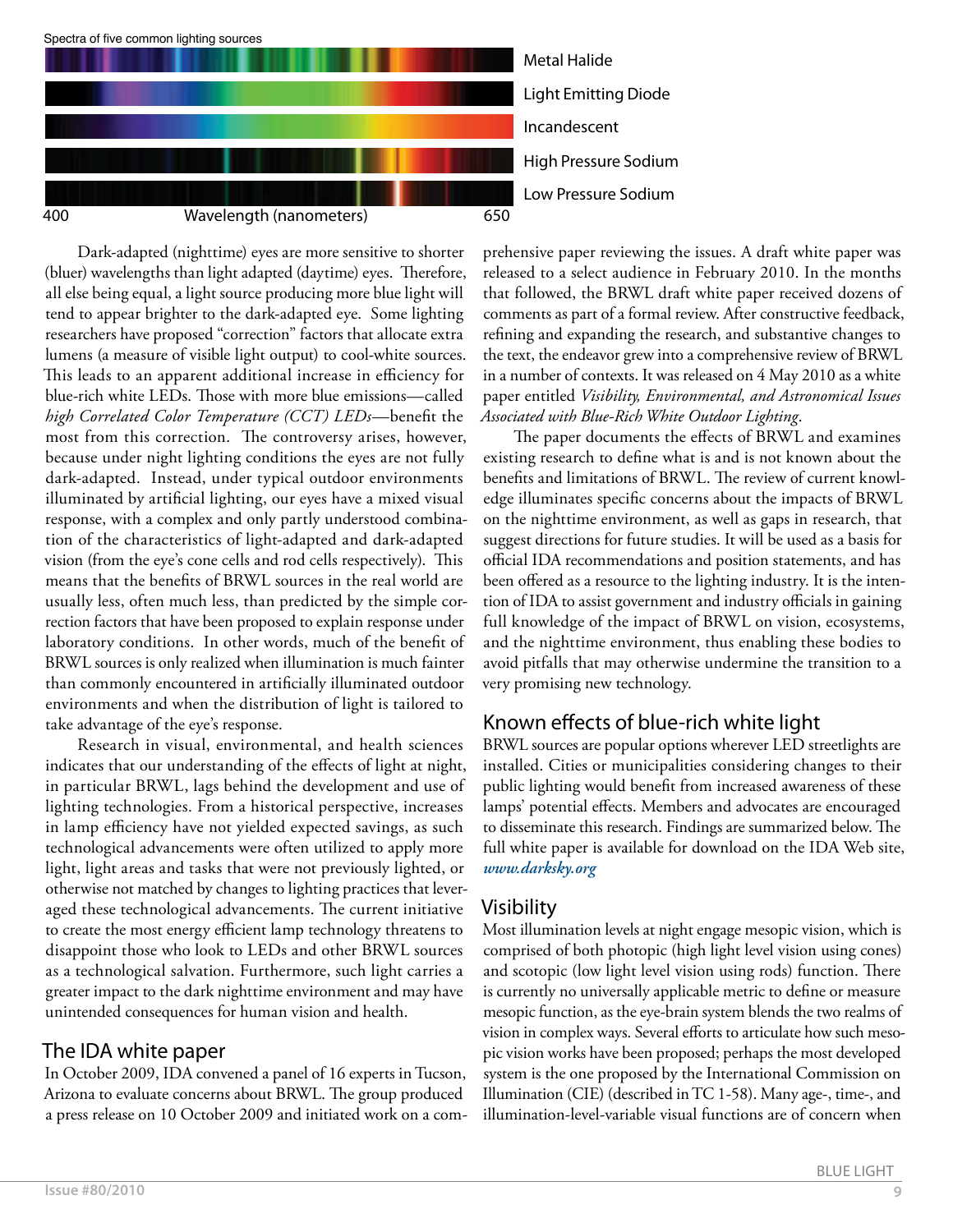

This test street in Anchorage, Alaska, USA compares the quality of light from warm, low CCT LEDs (right foreground), high pressure sodium vapor (left middle) and cool, high CCT LEDs (right background). The residents of this street preferred the warm LEDs in the foreground.

designing outdoor lighting, including utility, detection of objects (in both central and peripheral vision), identification, adaptation, and aesthetics. The interrelation of all of these with lamp spectral power distribution is poorly understood outside of controlled laboratory experiments. The premature adoption of a mesopic system would substantially skew the engineering metrics used to define lamp efficiency while not capturing the true utility of such light for human needs.

#### Glare

Glare reduction is a critical design aspect for all outdoor lighting installations and lamp types. Research done as early as 1955 indi-

cates that BRWL causes more glare, with later studies confirming a wavelength of approximately 420 nm to be most closely linked with discomfort glare. It has been widely observed that BRWL headlights on automobiles are perceived as more



glaring than conventional halogen headlights. A light source with increased spectral output below 500 nm will increase the perception of glare, particularly for older people, and is more likely to hinder vision than a conventional source of the same intensity.

# Adaptation and the aging eye

Several studies indicate that blue light reduces pupil size more than other types of light, especially at lower lighting levels. Blue light also increases the time it takes for the eye to adapt to darkness or low-level lighting.

As the eye ages, it requires more light and greater contrast to see well. The lens yellows and becomes less transparent with time, and yellowed lenses absorb more blue light; thus, less total light reaches the retina of older people, especially when BRWL sources are used. In addition, older pupils are in

general more constricted, increasing the amount of time it takes to adjust to different light levels. BRWL contributes to slowing these adaptation processes.

#### Atmospheric scatter and sky glow

Increased scattering from BRWL sources leads to 15% to 20% more sky glow detectable by an astronomical instrument than highpressure sodium (HPS) or low-pressure sodium (LPS). Due to the eye's increased sensitivity to blue light at lower levels, the visual brightness of sky glow produced by BRWL can appear three to five times brighter than it appears with HPS and up to 15 times as bright when compared to LPS.

BRWL contributes to sky glow in a portion of the spectrum that currently suffers little artificial sky glow. Further, under natural conditions the brightness of the sky in the blue portion of the spectrum



Blue-rich artificial light **Recommended wavelength** Recommended wavelength range for minimizing adverse effects of blue light



#### BLUE LIGHT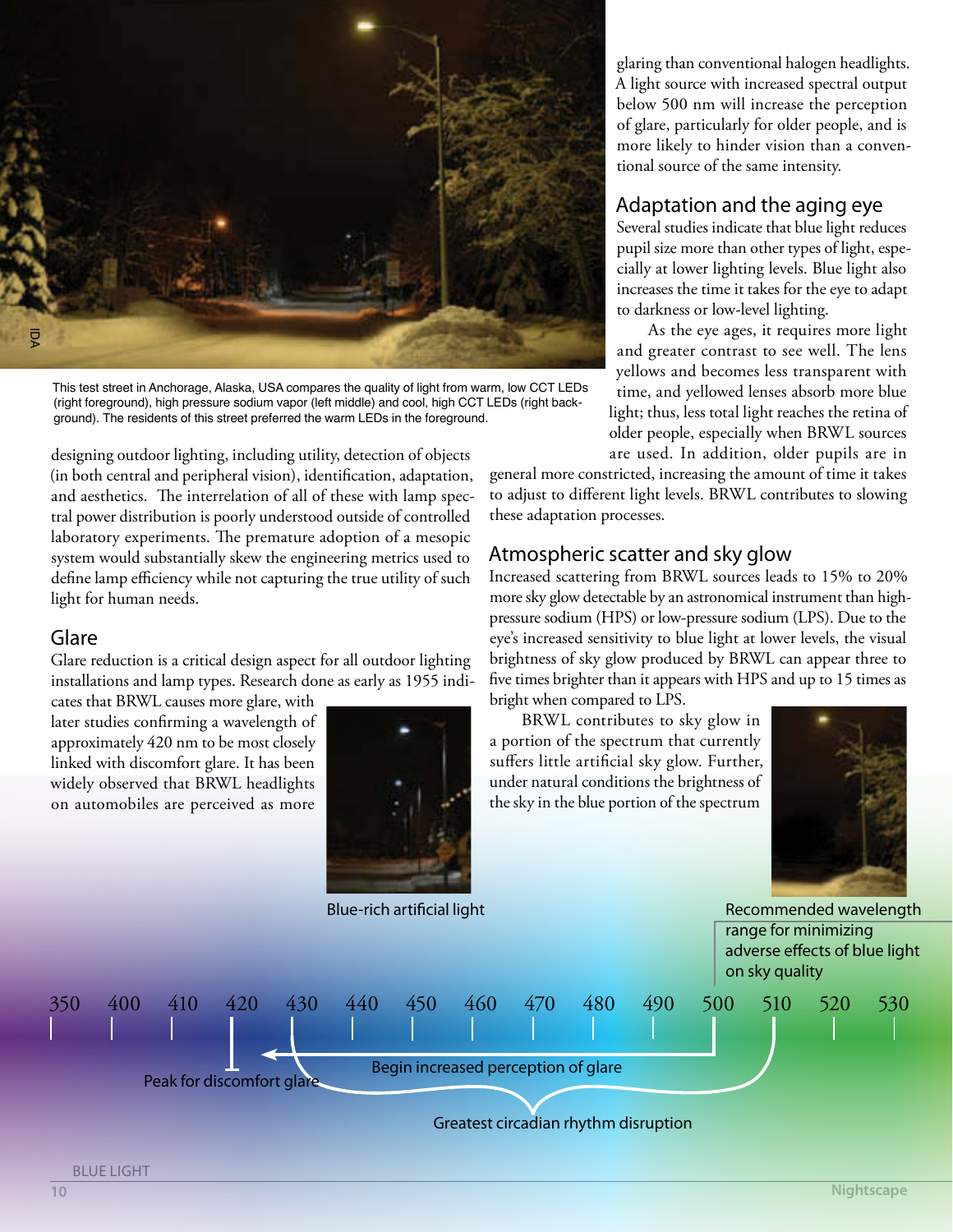is lower. In other words, BRWL introduces a different type of light pollution, to a part of the spectrum that is relatively dark and relatively less polluted. Thus, widespread use of BRWL will substantially increase the degradation of visual and astronomical sky quality.

#### Ecological considerations

Artificial light in the environment must be considered a chronic impairment of habitat. However, while there is evidence that artificial light affects species behavior, diet, movement, and mating, the relationship between artificial light and wildlife has rarely received the level of study that definitively answers questions about spectrum and illumination threshold.

While no absolute conclusions have been drawn, previous research suggests BRWL heightens response in certain species. Loggerhead sea turtles are ten times more likely to be attracted to light at 450 nm than 600 nm, with four Atlantic sea turtle species showing a similar spectral misorientation response. Light sources that have a strong blue and ultraviolet component are particularly attractive to insects, though broad spectrum sources are known to attract insects as well. Changes in insect behavior often affect numerous other species that prey on insects, including amphibians and bats. Additionally, the circadian response of wildlife often resembles that of humans; thus even if a species exhibits no behavioral or orientation response to BRWL, such light may be altering the diurnal and nocturnal patterns of wildlife.

Evidence does not indicate that the behavior of all species is altered by short-wavelength light. Some birds have exhibited a stronger attraction to red light, while others avoid it. It is because of these discrepancies and interspecies behavioral unpredictably that IDA advocates for comprehensive studies that investigate spectral

effects to be performed before radically different light sources are widely introduced into nocturnal ecosystems.

# Circadian disruption

Light inhibits secretion of the hormone mela-





Human photopic and circadian sensitivity curves displayed against a typical blue-rich and warm white LED spectrum.

tonin. Blue light between 430 and 510 nm shows the greatest disruption of circadian rhythm and melatonin secretion, with peak sensitivity around 460 nm. Melatonin levels dictate circadian cycles and play a role in immune system function of animals and humans. Studies have effectively linked low melatonin production with the growth of some human cancers, notably breast cancer. Some studies suggest that the illumination threshold for melatonin disruption is quite low, but no exact amounts have been found. All potential compounding factors have not been ruled out, and crucial research concerning realistic incidental exposure to outdoor lighting, as well as the spectral characteristics of such lighting, has not been published. However, the effects of blue light on melatonin production, and the effects of melatonin on human cancer growth in certain laboratory experiments, are uncontroversial. While a firm connection between outdoor lighting and cancer has not yet been established, if true it is clear that the blue component of such light would be a greater risk factor.

Less than two weeks after IDA published this white paper, the Rensselaer Polytechnic Institute's Lighting Research Center released the study The Potential of Outdoor Lighting for Stimulat*ing the Human Circadian System*. The study expresses skepticism of claims that BRWL can affect circadian rhythm to the point of serious harm, yet shows that exposure to 6,500K CCT light

High Pressure Sodium Lights